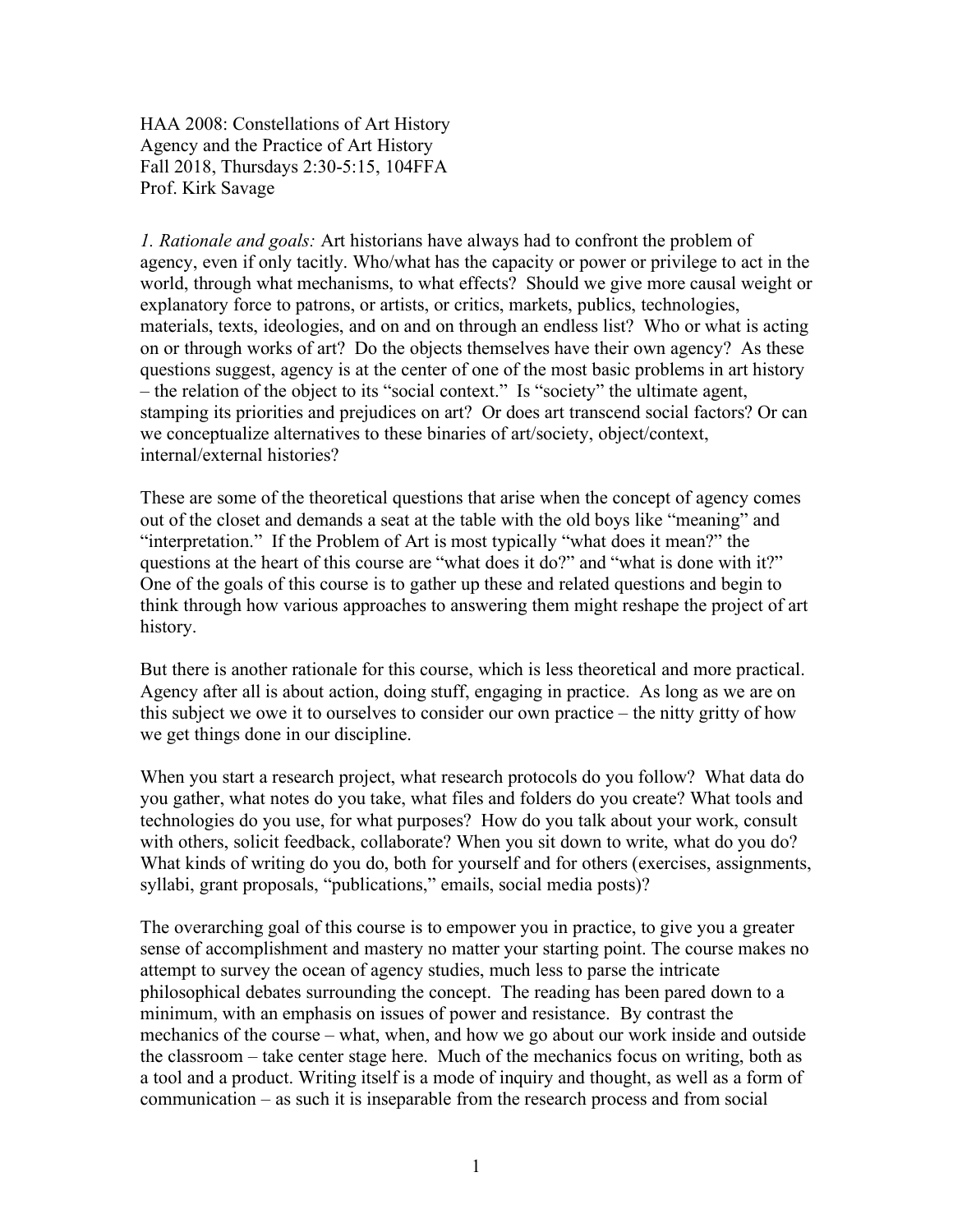networks and communities. Even as we focus on writing we open up the other dimensions of our practice too.

You will have lots of opportunities to work with your colleagues, in pairs and groups, face to face and online. I hope that these interactions will pay off in the immediate term but also help forge an intellectual community that endures beyond this particular semester, extending into the department's agency constellation and other networks as well.

*2. Assignments:* The end product of the course will be a research paper, or an alternative project with a strong written component. Alternatives might include a curatorial proposal, or a digital humanities project, or something else attuned to your specific goals. If you have an alternative in mind, please discuss with me in the first week of term.

Starting a research paper or other project from scratch is very difficult within the framework of a 15-week semester. Ideally, you will take a research paper you have already written, or a project you have already gotten underway, and revise it through the lens of agency, or through an approach you encounter in the course. The important point is to start with a data set you have already collected in a prior project, and to rethink that data, reshape your analysis, and revise your end product. By "data" I don't mean bibliography. I mean facts and observations – about the object(s) you are studying, circumstances of production or circulation or reception, the various actors involved (human and nonhuman). The meat of your study, in other words, not the sauce of theory or interpretation.

To reach the end product we will engage in a variety of writing practices. These will include keeping a "data notebook" and an "idea notebook." The notion springs from Latour (Reassembling the Social, p. 134ff). The data notebook is a place to register the important data from your study, sort and re-sort it, make notes on additional data you would want to collect if you had time and resources. (And yes, the data notebook might take a digital form, as simple as a spreadsheet or as complex as you want it to be.) The idea notebook is open-ended, a place to write down random insights, more extended reflections on your data, questions, puzzles, obstacles. In September and October you will make blog posts based on items from both notebooks. Eventually you will write a rough draft that will be read in advance and "workshopped" in class by a small group of your peers with similar concerns (an "affinity group"). Later a revision will be similarly workshopped. The paper or project you turn in at the end of the semester will be draft # 3. We will devote significant portions of class time not only to these drafts but also to the various protocols leading up to the first draft.

Summary of due dates:

- Sep 16: One-page description of paper topic
- Sep 30: Data post
- Oct 14: Idea post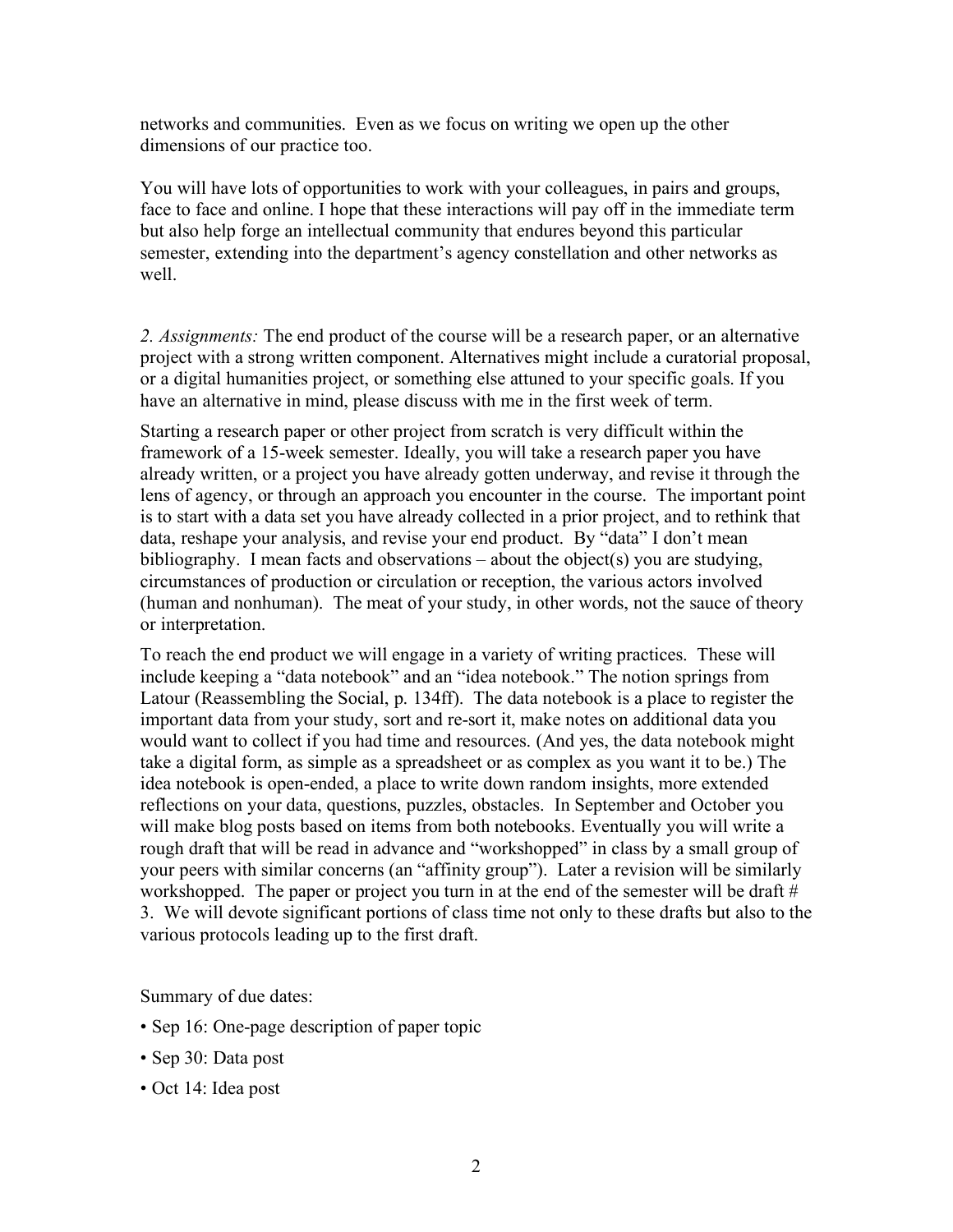- Nov 5: Rough draft of paper (draft #1)
- Nov 26: Revised draft of paper (draft #2)
- Dec 15: Final draft of paper (draft #3)

*3. Class participation*: As in all courses, each of you arrive here at your own starting point. Some of you will be new to the program, some will be old hands; some will have read more about agency, others less. Each of you will have unique goals. The point of class participation is not to exhibit your expertise or intelligence for me or your peers, but to listen, learn, and practice. Participation means embracing the work and engaging fully with it.

A key element of participation in this course is giving feedback. Feedback is *not* evaluation. You may disagree with your colleagues, you may see problems in a piece of writing, you may identity areas of improvement. None of these should imply an evaluation of anyone's moral or intellectual fitness. Useful feedback demands honesty, but in a constructive spirit, not to elevate your own ego at the expense of others. Conversely, don't judge yourself: your job is to gain skill in your own way, not to compare yourself with other students or faculty. I would like to extend the same professional courtesy to the authors we read; after all, they took a risk to put their thoughts on paper and they worked hard to do it. Visceral reactions and strong objections are fine, but these can be delivered without insult and in a constructive mood. Learning the art of listening and constructive dialogue is a practice I'd like to foster, and in this course we will talk about protocols to help make this practice more habitual.

*4. Grading*: 60% of the course grade will be about participation. Half of that participation grade will be a purely quantitative assessment based on meeting deadlines. It's important to get the posts and writing assignments done and submitted on time, because your colleagues in class will need to read and ponder them before the next class meets. You get an A for that 30% of the course simply by delivering your work on time. The rest of the participation grade is a more qualitative evaluation of your engagement – if you are fully engaged inside and outside the classroom, keeping up with the reading, doing your notebooks and other writing exercises, engaging constructively with your peers, you will get an A for that 30% of the course. This evaluation is about process, not product. I'll give you a midterm report on your participation so you can make adjustments as you wish.

None of the writing exercises and practices leading up to the paper drafts will be given letter grades, but I will put a provisional grade on draft #2 (due Nov 26) and a final grade on draft #3 (due Dec 15), counting for 40% of your course grade. This grade will be relational not absolute, meaning that the work is not measured against an absolute standard such as "publishability" but evaluated in relation to your own starting point. The issue is improvement, in other words. Improvement can come in different ways. Taking risks and failing is one form of improvement, which I will recognize and reward. As Latour points out, "textual accounts can fail like experiments often do." If there is no real possibility of failure – if the procedure has an outcome that can be predicted in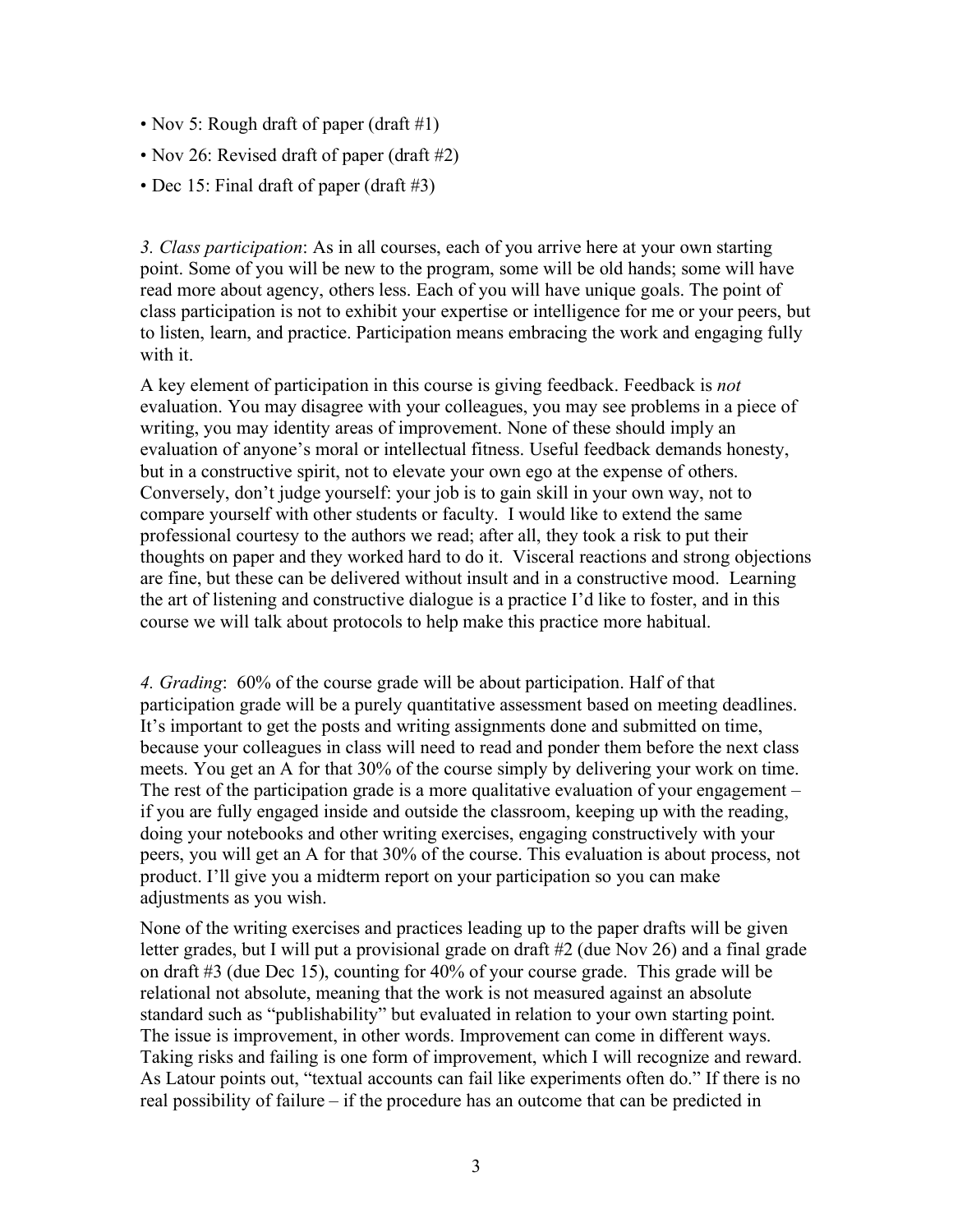advance – it's probably not worth running the experiment in the first place. You may learn more from an interesting "failure" than from a safe "success."

### *5. Tumblr site:* The class will share a group blog in Tumblr.com:

agencyfall2008.tumblr.com (password: decolonize). I will invite you to join the group, and you will need to register (free) if you haven't already. You will be able to make posts and tag them, as well as comment on others'. Only class members can make posts, but we may allow other interested students and faculty within HAA to follow the site and contribute to the discussion, if you wish. From past experience, the Tumblr blog can also function as a presentation tool during class. The blog is a "judgment-free zone," so your contributions and discussions will not be evaluated by me or by anyone else – the site is a tool for sharing thoughts, discussing problems, consulting, assisting, experimenting, collaborating, etc. Use the site in that spirit and make of it what you will. Your data and idea posts will go there, and from time to time I may ask for some additional posts to prepare for class, but otherwise the site will be driven by your own needs and motivations. I won't keep score of your usage.

## *6. Calendar*

## **Aug 30** Introduction

Reading: Mabel Wilson and Jessica Winegar, Monument Questionnaire, *October* 165

Discussion: Whose agency is recognized, silenced, resisted? How can we disrupt conventional accounts of agency and examine actors who have been overlooked or marginalized? How do we put these goals into practice in this particular classroom and more generally in graduate education?

# **Sept 6** Art and Agency

Reading: Gell, *Art and Agency* (12-36); Rawson, "The Agency of, and the Agency for the Wanli Emperor" (15 pages)

Discussion: Gell has been for years a "go-to" text on the subject. What issues does his approach prioritize, what issues are ignored or off the radar? Same question for Rawson's case study and critique. Can we think of other possible actors and agencies that Rawson doesn't account for?

# **Sept 13 [Start at 2PM?]** ANT (Actor-Network Theory)

Reading: Law, "On the Methods of Long-Distance Control" (25 pages); Shaw & Anderson, "Ivory for Cotton" (10 pages); Latour, *Reassembling the Social: An Introduction to Actor-Network Theory* (21-30)

Cards on the table: In my view, ANT is not a theory but a stance and a method. If anything, it's anti-theory. That's one of the reasons I'm drawn to  $it - ANT$  is an elaborate justification, after the fact, of how I've always liked to work. I've given you a tiny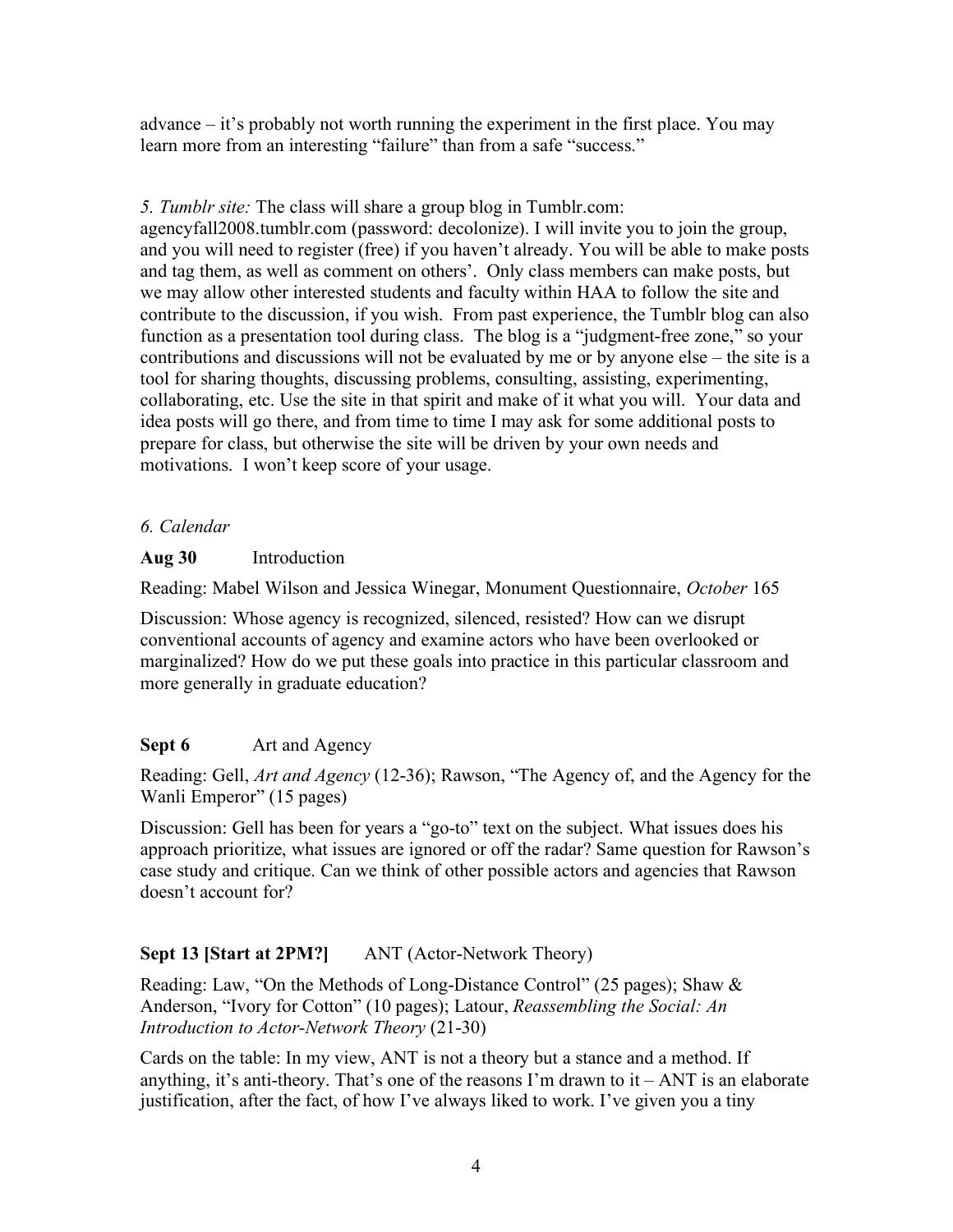smidgeon on ANT from Latour – feel free to read deeper into the text, but you'll begin to get the idea after ten pages. Otherwise I've chosen two case studies, the first by one of the original ANT practitioners and the second a much more recent study by a curator who probably doesn't identify with ANT at all. Both have to do with imperialism and trade – broadly, the constellation Mobility and Exchange. The Latour excerpt engages more with the issue of group formation (constellation: Identity) and is quite relevant to the Pamela Patton lecture that immediately follows this short class.

Note: Class will end at 4pm to see lecture by Pamela Patton, "Skin and Servitude in Medieval Iberian Art."

**Sept 16** Post one-page description of paper topic to Tumblr by 11:59PM

**Sept 20** Agency, Materials, and Environment

Reading: Dean, *A Culture of Stone: Inka Perspectives on Rock* (25-41, 65-102) & Tumblr posts

Discussion: How does an indigenous perspective on material and environment change your thinking about agency? About the role of non-human actors in human activity? How does Dean gain access to a perspective so different from Euro-American frameworks?

Note: In the second half of class we will discuss the Tumblr posts.

**Sept 27** Agency, Materials, and Environment, continued

Reading: Baxandall, *Limewood Sculptors*, 27-48; Hill, *Weaving New Worlds: Southeastern Cherokee Women and Their Basketry* (35-62)

Discussion: What do you learn by putting these two distinct cases (different by gender, culture, academic field, and methodology) in dialogue with each other?

**Sept 30** "Data post" due on Tumblr by 11:59PM

**Oct 4** Discussion of data posts

Reading: Data posts on Tumblr.

Note: While I'm very open to other ideas, I'd like to start the discussion by searching for affinities among the posts. What types of data are you talking about, what sorts of questions and methods are suggested by these different types? How might we arrange these projects into three or four "affinity groups" – not by subject matter but by data and method? Ideally, we would work toward the formation of affinity groups that can meet together in the last half or third of the class session.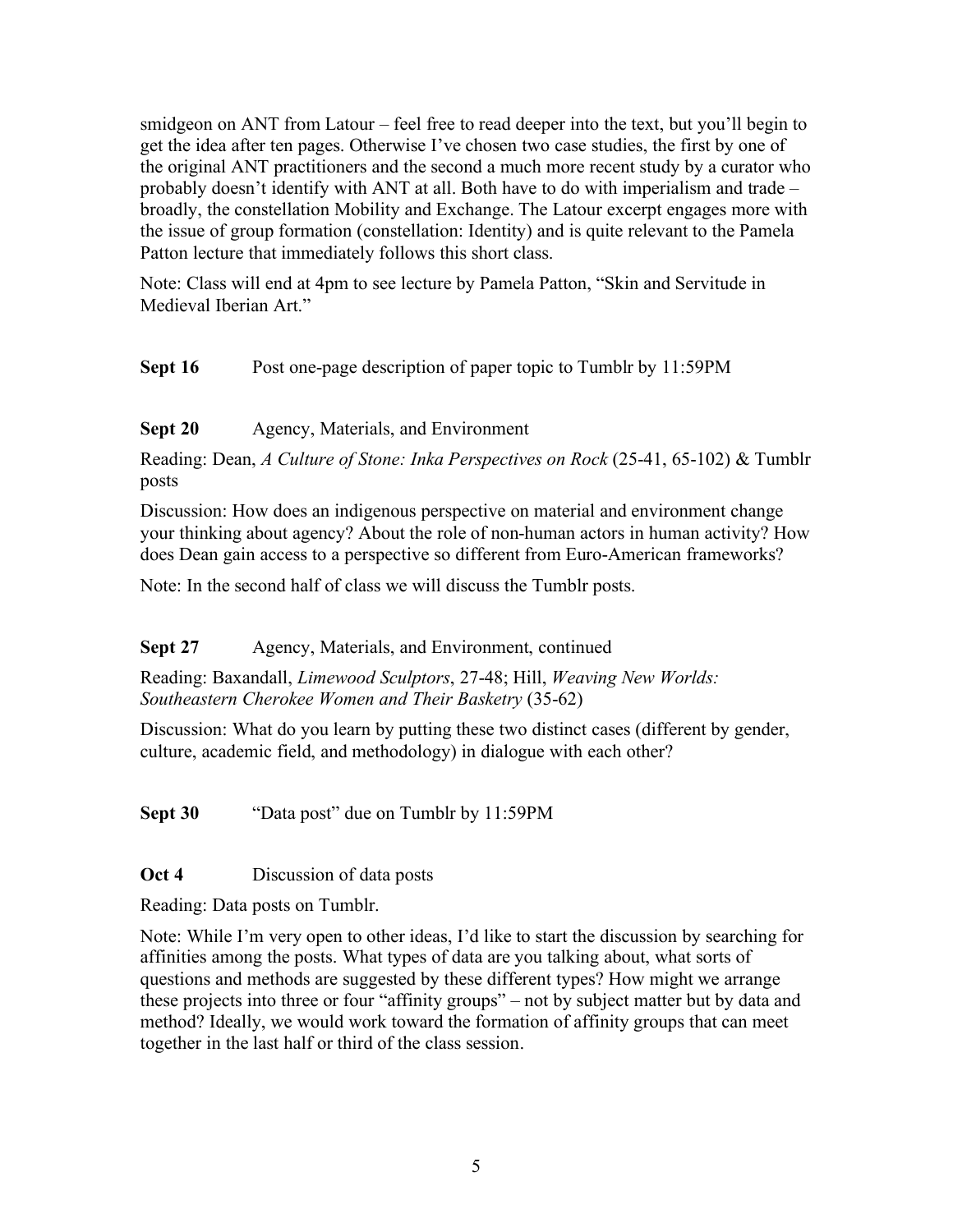**Oct 11** Agency, Museums, and Communities

Reading: Skerritt and Gilchrist, "Indigenizing the Museum,"; Diers & Fairbanks on *Scaffold*

Guest appearance: Annika Johnson will visit to discuss with us the conflict between Euro-American notions of artistic and curatorial "freedom" and agency, on the one hand, and indigenous efforts to reclaim control of their objects, practices, stories, and knowledge, on the other. What exactly does consultation with indigenous communities entail and demand? More broadly, how does the imperative to consult with marginalized communities change the way researchers, curators, and others should do their work?

**Oct 14** "Idea post" due on Tumblr by 11:59PM

#### **Oct 18** Discussion of idea posts

Reading: Idea posts on Tumblr.

Note: If the procedure for Oct 4 works out, then I suggest that we approach this discussion in a similar way and aim for creating new affinity groups, this time by "idea" rather than "data." I would like to reserve the last third of the class for further discussion of method, based on the results of your data and idea posts.

#### **Oct 25** Museums and action

Reading: TBA.

Note: The first half of class we will have a guest visit by Eric Dorfman, Director of the Carnegie Museum of Natural History. He will discuss with us the possibilities for museums to act in and change the world, around such issues as species extinction, climate change, and indigenous communities. The second half of class will be devoted to forming the final affinity groups that will collaborate for the remainder of term, and following up discussion from the previous week.

| Nov 1 | No class: individual meetings with me (15 minutes each) and group |
|-------|-------------------------------------------------------------------|
|       | meetings as desired                                               |

**Nov 5** Circulate rough drafts to me and the full class by 11:59pm

**Nov 8** Workshop session: feedback on rough drafts, in groups and full class Reading: Rough drafts by your group members, and any other drafts you have time to read.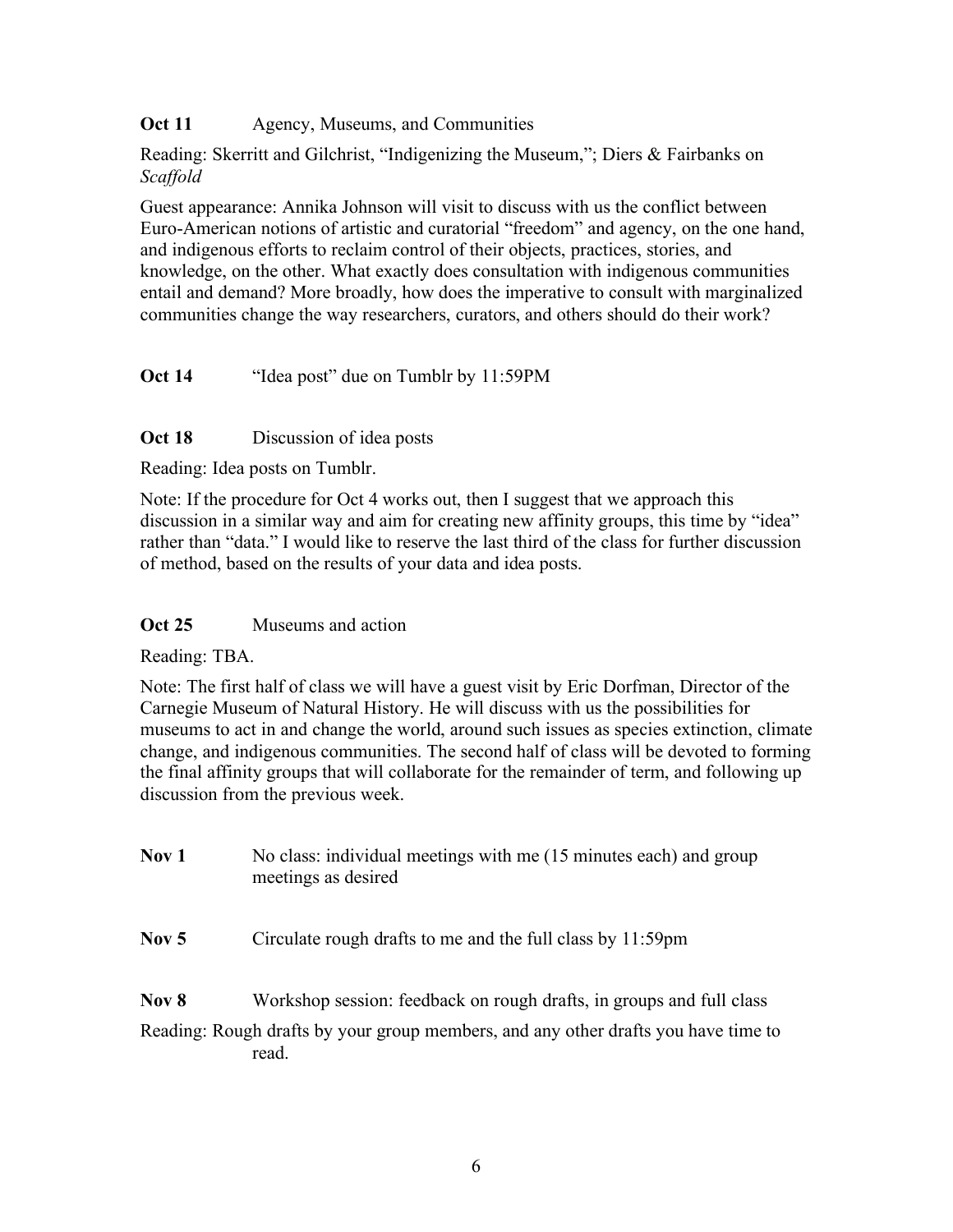| <b>Nov 15</b>     | TBA: We will discuss how best to use this time                         |
|-------------------|------------------------------------------------------------------------|
| Nov <sub>22</sub> | Thanksgiving break                                                     |
| <b>Nov 26</b>     | Circulate revised drafts to me and the full class by 11:59pm           |
| <b>Nov 29</b>     | Workshop session: feedback on revised drafts, in groups and full class |
| Dec 6             | TBA: We will discuss how best to use this time                         |
| Dec 13            | Conclusions                                                            |
| <b>Dec</b> 15     | Term projects due by 11:59pm.                                          |

Appendix: Required university policies

a) *Academic integrity policy*: Cheating or plagiarism on any assignment will not be tolerated. Simply put, plagiarism is using someone else's words as if they are your own. If you ever use someone else's text word for word in your own writing, you must enclose those words in quotation marks and cite the source; if you paraphrase from a source, you must cite it as well. If you try to pass off someone else's writing or research as your own in any exam or assignment, or otherwise cheat in the course, you will receive an F grade in the course and you will be reported to the dean's office for disciplinary action pursuant to the School's Academic Integrity Code (see https://www.as.pitt.edu/faculty/policies-and-procedures/academic-integrity-code.)

b) *Disability policy*: If you have a disability for which you are or may be requesting an accommodation, you must contact me and the Office of Disability Resources and Services: http://www.studentaffairs.pitt.edu/drswelcome (140 William Pitt Union, 412- 648-7890) within the first two to three weeks of the term. DRS will verify your disability and

determine reasonable accommodations for this course.

c) *Email policy*: Each student is issued a University e-mail address (username@pitt.edu) upon admittance. This e-mail address will be used by the University for official communication with students. Students are expected to read e-mail sent to this account on a regular basis. Failure to read and react to University communications in a timely manner does not absolve the student from knowing and complying with the content of the communications. The University provides an e-mail forwarding service that allows